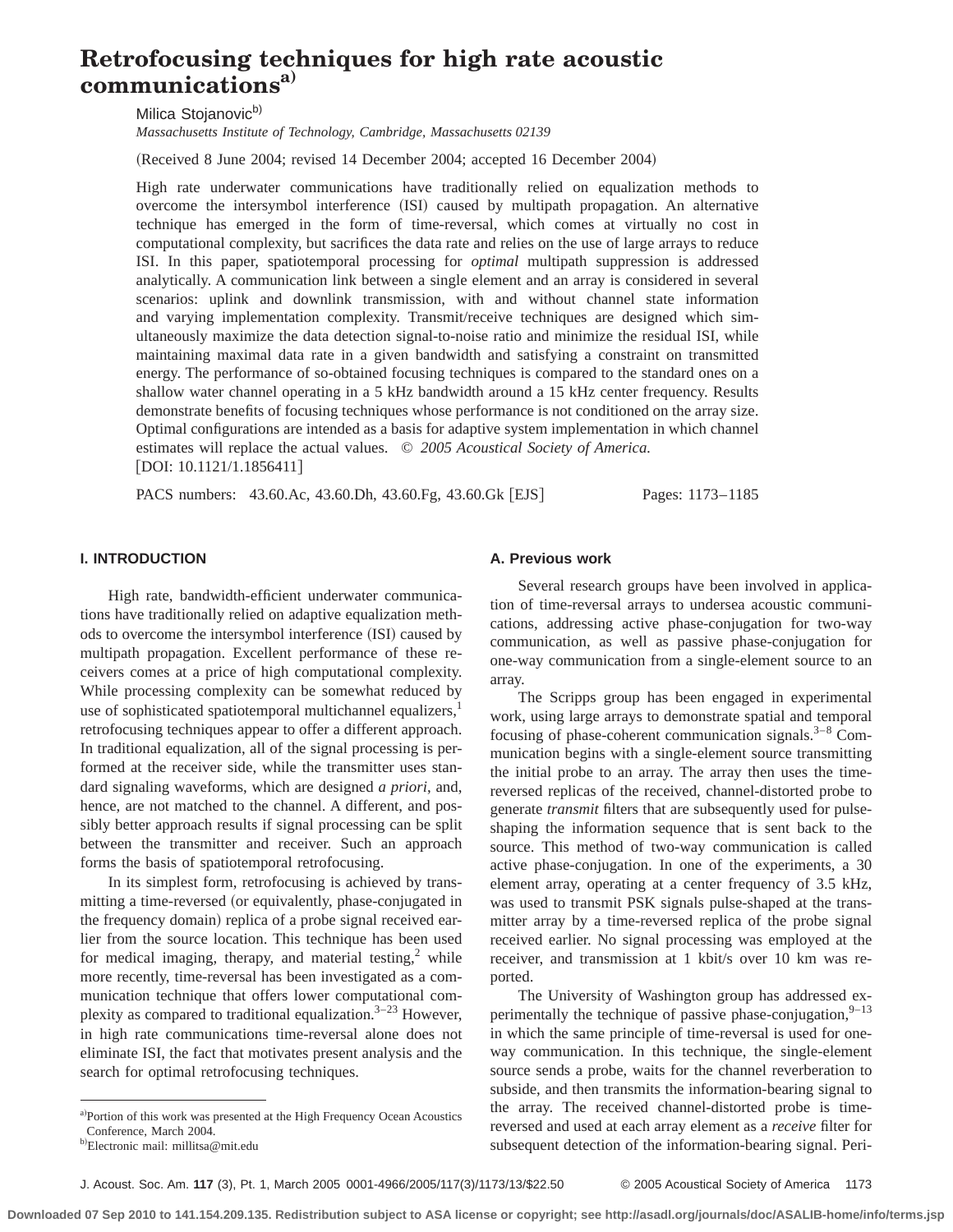odic insertion of the probe signal is necessary to account for the time-variability of the channel. The technique was demonstrated experimentally using a 14 element array, operating in the 5–20 kHz band, to transmit data over distances of about 1 km. Transmission at 2 kbits/s was reported; however, such transmission could only be sustained for a short period of time, after which the probe signal had to be retransmitted to account for the channel time-variability (probe retransmission effectively reduced the data rate by a factor of 2). To recover the loss in data rate, decision-directed phaseconjugation was used, in which the detected data stream was used to regenerate the channel estimates. Passive phase conjugation was compared to standard equalization, showing that significant performance degradation, which increases with signal-to-noise ratio  $(SNR)$  and eventually leads to saturation, is the price to be paid for low computational complexity.<sup>14</sup>

In parallel with these experimental efforts that emphasize low-complexity processing using time-reversal, a third group of researchers at IST, Portugal, focused on analytical work.15–20 Realizing that probe retransmission considerably reduces the effective data rate in both active and passive phase-conjugation, this group proposed the use of adaptive channel estimation to generate the up-to-date time-reversed filters directly from the received information-bearing signal, thus eliminating the need for probe retransmission (inevitably at the expense of increased computational complexity). This group also proposed the use of low-complexity adaptive equalization *in conjunction* with time-reversal.

As the early experiments devoted to implementing timereversal in the ocean and testing the basic concepts have shown, suppression of multipath effects through timereversal can be achieved at the expense of reduced data throughput and/or the need for a large array. For a better utilization of channel resources, additional signal processing is necessary to eliminate ISI and enable high-rate communications.

Ensuring ISI-free transmission in a system that has multiple transmit/receive elements is a major asset in a channel whose bandwidth is severely limited. In particular, it lays ground for capacity improvement through the use of spacetime coding and multi-input multi-output (MIMO) signaling. This technique, developed originally for radio channels, was shown to increase the fundamental channel capacity in proportion to the number of transmit/receive elements used.<sup>24</sup> However, capacity-approaching codes are known only for ISI-free channels. MIMO signal processing for controlling the intersymbol and the inter-channel interference in underwater acoustic systems was addressed in the framework of multiple-user communications, $25$  and, more recently, for single-user communications using multiple transmit elements.26 Recent experimental results demonstrate large bandwidth efficiency improvement over acoustic channels, provided that accurate channel estimation is available and that residual ISI is kept at a minimum.

# **B. Problem definition**

While recent research demonstrates the potential of time-reversal in spatial localization of acoustical energy, it often fails to recognize that time-reversal alone does not provide temporal focusing necessary to eliminate ISI caused by multipath propagation. Time-reversal recombines multipath energy in a manner of matched filtering, whose function is to maximize the SNR at a given time instant, and not to eliminate ISI. In fact, matched filtering *increases* temporal dispersion of the signal, i.e., the duration of the overall impulse response of the system. While SNR maximization is an appropriate optimization criterion for single pulse focusing, its application to communication problems, where a *sequence* of data-modulated pulses is transmitted at a high rate, must be approached judiciously. For signals that contain temporal dispersion, matched filter represents only the front end of the optimal receiver, and must be followed by a sequence estimator or an equalizer.<sup>27</sup>

Multipath components that remain after matched filtering contribute to residual ISI, whose severity depends on the channel. If not equalized, residual ISI may completely prevent detection. Increasing the number of array elements in a time-reversal array only helps to *reduce* residual ISI, but it does not eliminate it. Hence, if time-reversal is to be used toward eliminating the multipath distortion without sacrificing the data rate, it must be combined with equalization to remove residual ISI. However, the advantage of this approach to standard equalization that uses fixed transmitter wave forms is not apparent. The use of retrofocusing for *complete* suppression of multipath thus remains an open question.

In this paper, a solution is proposed to the following problem: If the channel responses between a single element and an array are known, determine the optimal transmit/ receive technique that the two can use to simultaneously  $(i)$ eliminate ISI *and* (ii) maximize SNR, while maintaining *maximal* data rate in a given bandwidth and satisfying a constraint on transmitted energy. Note that because it allows for transmitter as well as receiver optimization, the solution differs from standard equalization. Also, because it explicitly requires minimization of ISI, it differs from time-reversal. The resulting system does *not* depend on the number of array elements to minimize the multipath distortion, i.e., it does not trade the computational complexity for the array size, but instead provides an answer for a variety of applications that cannot afford large arrays.

For those applications that also cannot afford processing power at both ends of the link, a constrained optimization problem is considered. A complexity restriction, likely to be imposed on the remote, single-element end, forces its transmit/receive filters to use no knowledge of the channel. The resulting one-sided focusing solution sacrifices some of the performance of the two-sided focusing in exchange for minimal implementation complexity. Analytical results are provided to quantify this trade-off.

A related question that emerges during the study of optimal focusing is the following: If the requirement for no ISI is relaxed, and the use of both channel-dependent transmit filtering *and* equalization at the receiver is allowed, what is the optimal system configuration, and how does its performance compare to that of optimal focusing? Analytical solution to this problem provides an upper bound on the perfor-

1174 J. Acoust. Soc. Am., Vol. 117, No. 3, Pt. 1, March 2005 Milica Stojanovic: Retrofocusing for acoustic communications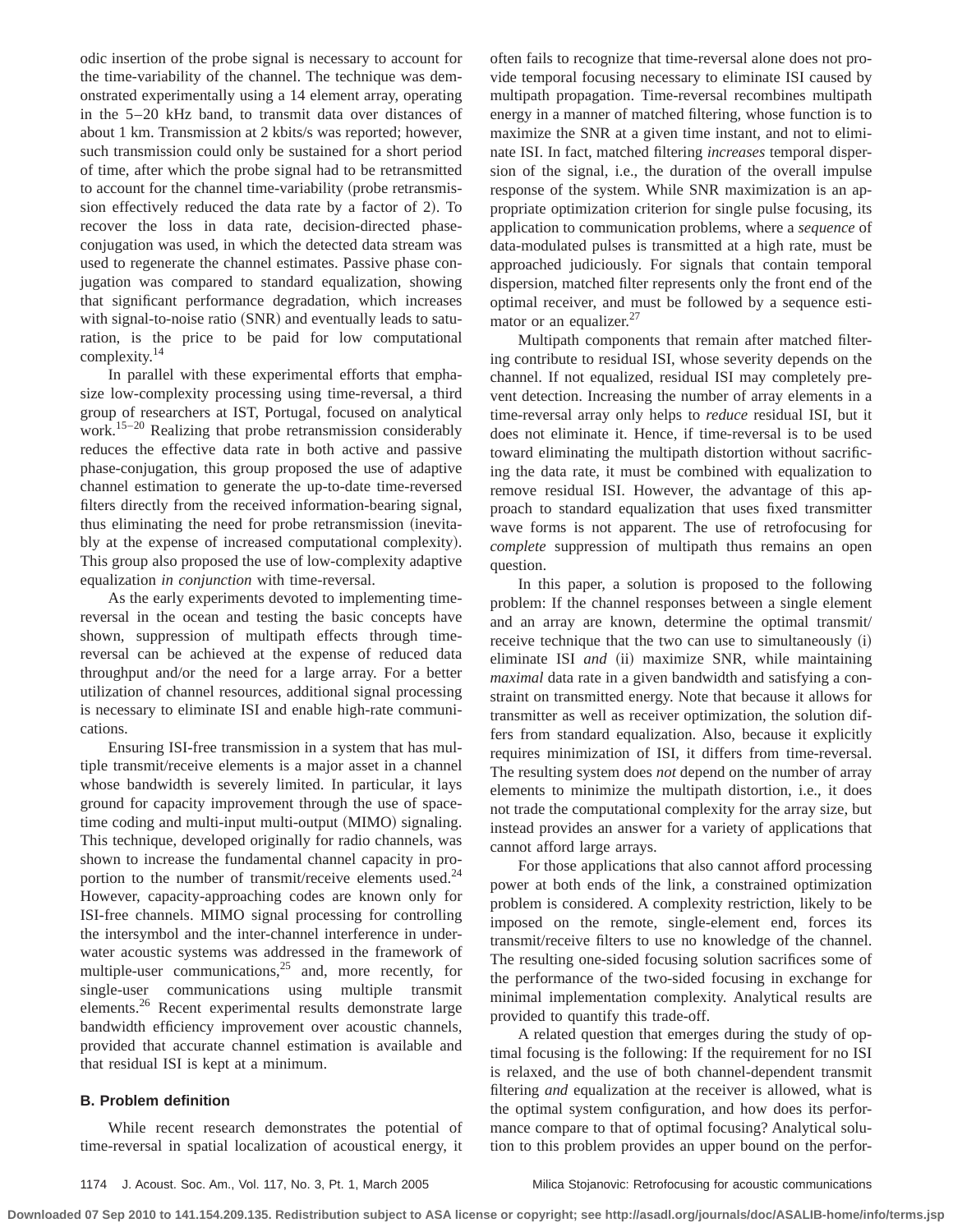

FIG. 1. Uplink (above) and downlink (below) transmission. An equalizer (dashed box) may or may not be used.

mance of all spatiotemporal processing methods.

System optimization is addressed in Sec. II. under various optimization criteria. In Sec. III., the performance of resulting techniques is compared through numerical computation of the analytical expressions for predicted performance of a system operating at 10 kbits/s over a 3 km shallow water channel. Results demonstrate the benefits of optimal focusing which outperforms time-reversal, and whose performance is not contingent on the array size. The conclusions are summarized in Sec. IV.

Optimal configurations discussed in this paper are intended as a basis for adaptive system implementation in which channel estimates will replace the unknown, timevarying responses. An adaptive channel estimation procedure, which uses a low-complexity decision-directed approach, $^{28}$  is suitable for this task.

# **II. SYSTEM OPTIMIZATION**

In this section, system optimization is addressed for uplink and downlink communication (to/from array), as shown in Fig. 1. Performance is assessed using SNR as the figure of merit, and compared to that of time-reversal, standard linear equalization, and transmit time-reversal in conjunction with equalization (receive time-reversal is identical to matched filtering, which, when followed by an equalizer, reduces to standard equalization). System optimization is first addressed under no ISI requirement, while optimization of transmit filtering for use in conjunction with equalization is addressed subsequently.

# A. Transmitter/receiver optimization for no ISI "**focusing**…

The sequence of data symbols  $d(n)$  is transmitted at a symbol rate 1/*T*. Referring to Fig. 1, the problem is to find the transmit/receive filters  $G_0(f)$  and  $G_1(f),...G_M(f)$  such that the SNR at the receiver is maximized, subject to the constraint that there is no ISI in the decision variables  $\hat{d}(n)$  $y(n)$ , and that finite transmitted energy per symbol *E* is used. The channel responses  $C_m(f)$ ,  $m=1,...,M$ , and the power spectral density  $S_w(f)$  of the uncorrelated noise processes  $w_m(t)$ ,  $m=0,...,M$ , are assumed to be known.

Let the composite equivalent baseband channel transfer function be denoted by

$$
F(f) = G_0(f) \sum_{m=1}^{M} G_m(f) C_m(f).
$$
 (1)

The received signal after filtering is then given by

$$
y(t) = \sum_{n} d(n)f(t - nT) + z(t)
$$
 (2)

### J. Acoust. Soc. Am., Vol. 117, No. 3, Pt. 1, March 2005 Milica Stojanovic: Retrofocusing for acoustic communications 1175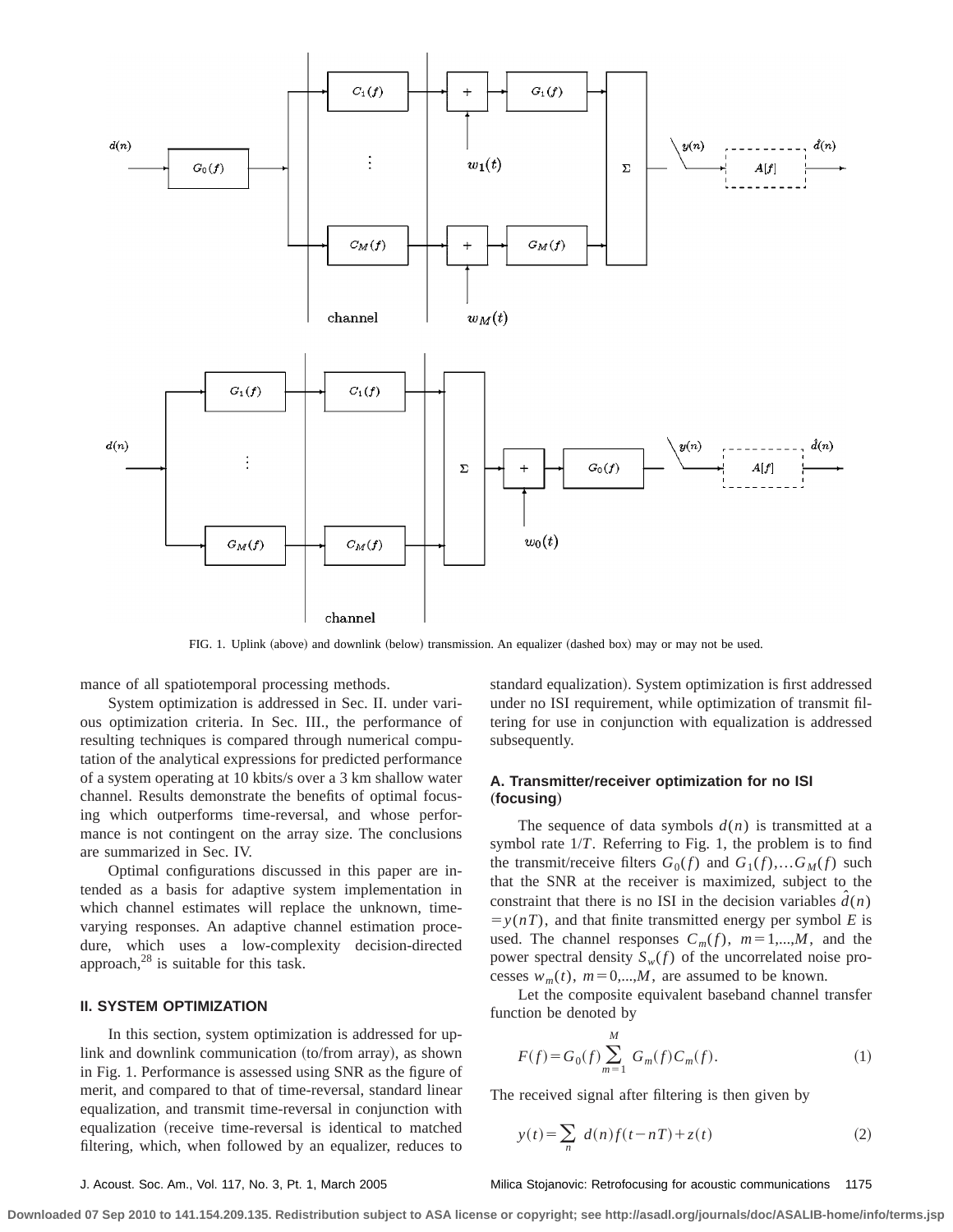where the noise  $z(t)$  has power spectral density

$$
S_z(f) = S_w(f)
$$
  
 
$$
\times \begin{cases} \sum_{m=1}^{M} |G_m^2(f)| & \text{for uplink transmission} \\ |G_0^2(f)| & \text{for downlink transmission.} \end{cases}
$$

The requirement for no ISI is expressed as

$$
F(f) = X(f),\tag{4}
$$

where  $X(f)$  is a Nyquist transfer function, i.e., it is bandlimited to  $|f| < 1/T$ , and its waveform in time,  $x(t)$ , satisfies the condition

$$
x(nT) = \begin{cases} x_0 & \text{for } n = 0\\ 0 & \text{otherwise.} \end{cases}
$$
 (5)

Without the loss of generality, we take that  $X(f) = |X(f)|$ . For example,  $X(f)$  can be chosen as a raised cosine spectrum,<sup>27</sup> whose bandwidth  $B$  is controlled by the roll-off factor  $\alpha \in [0,1]$ ,  $B = (1/T)(1+\alpha)$ . When  $\alpha \rightarrow 0$ ,  $X(f) \rightarrow T$  for  $|f| \le 1/2T$ , and no excess bandwidth is used, i.e., maximal symbol rate is achieved for which ISI-free transmission is possible within the available bandwidth.

When there is no ISI, the received signal, sampled at times  $nT$ , is given by

$$
y(nT) = d(n)x_0 + z(nT)
$$
\n<sup>(6)</sup>

and the SNR is

$$
SNR = \frac{\sigma_d^2 x_0^2}{\sigma_z^2}.
$$
\n(7)

where  $\sigma_d^2 = E\{|d^2(n)|\}$  and  $\sigma_z^2 = \int_{-\infty}^{+\infty} S_z(f) df$ .

The total transmitted energy is the energy of the signal  $u_0(t) = \sum_n d(n)g_0(t - nT)$  for the uplink scenario, or the sum of energies of the signals  $u_m(t) = \sum_n d(n)g_m(t - nT)$ , *m*  $=1,...,M$  for the downlink scenario. The power spectral density of these signals is  $S_{u_m}(f) = (1/T)S_d(f)|G_m(f)|^2$ , where  $S_d(f)$  is the power spectrum of the data sequence.<sup>27</sup> If the transmitted energy per symbol is set to *E*, assuming uncorrelated data symbols  $(S_d(f) = \sigma_d^2)$ , the energy constraint is expressed as

$$
E = \sigma_d^2
$$
  
\n
$$
\times \begin{cases}\n\int_{-\infty}^{+\infty} |G_0^2(f)| df, & \text{for uplink transmission.} \\
\sum_{m=1}^{M} \int_{-\infty}^{+\infty} |G_m^2(f)| df, & \text{for downlink transmission.}\n\end{cases}
$$
\n(8)

# **1. Unrestricted optimization (two-sided filter adjustment)**

Let us first consider uplink transmission. Taking into account the energy constraint, and the no-ISI requirement,  $G_0(f) = X(f)/\sum_{m=1}^{M} G_m(f)C_m(f)$ , the SNR is expressed as

$$
SNR = \frac{Ex_0^2}{\sigma_z^2 f_{-\infty}^{+\infty} |G_0^2(f)| df}
$$
  
= 
$$
\frac{Ex_0^2}{\int_{-\infty}^{+\infty} \frac{X^2(f)}{|\sum_{m=1}^M G_m(f) C_m(f)|^2} df f_{-\infty}^{+\infty} S_w(f) \sum_{m=1}^M |G_m^2(f)| df}.
$$
(9)

This function is to be maximized with respect to the receive filters  $G_m(f)$ ,  $m=1,...,M$ . To do so, we use a two-step procedure, each step involving one Schwarz inequality. The first inequality states that

$$
\left| \sum_{m=1}^{M} G_m(f) C_m(f) \right|^2 \leq \sum_{m=1}^{M} |G_m^2(f)| \sum_{m=1}^{M} |C_m^2(f)|, \quad (10)
$$

where the equality holds for

$$
G_m(f) = \alpha(f) C_m^*(f). \tag{11}
$$

We note similarly with time-reversal in that receive filters should be proportional to the phase-conjugate of the channel transfer functions. However, there is room for additional improvement through optimization of the function  $\alpha(f)$ .

Denoting the composite channel power spectral density by

$$
\gamma(f) = \sum_{m=1}^{M} |C_m^2(f)| \tag{12}
$$

and using the inequality  $(10)$  we have that

SNR

 $(3)$ 

$$
\leq \frac{Ex_0^2}{\int_{-\infty}^{+\infty} \frac{X^2(f)}{\gamma(f)\sum_{m=1}^M |G_m^2(f)|} df \int_{-\infty}^{+\infty} S_w(f) \sum_{m=1}^M |G_m^2(f)| df}.
$$
\n(13)

Applying a second Schwarz inequality to the denominator of the SNR bound yields

$$
\int_{-\infty}^{+\infty} \frac{X^2(f)}{\gamma(f)\Sigma_m|G_m^2(f)|} df \int_{-\infty}^{+\infty} S_w(f) \sum_{m=1}^M |G_m^2(f)| df
$$
  
\n
$$
\geq \left[ \int_{-\infty}^{+\infty} \frac{X(f)}{\sqrt{\gamma(f)}} \sqrt{S_w(f)} df \right]^2,
$$
\n(14)

where the equality holds for

$$
\frac{X(f)}{\sqrt{\gamma(f)S_w(f)}} = \beta \sum_{m=1}^{M} |G_m^2(f)|
$$
\n(15)

and  $\beta$  is a constant. Combining the conditions (11) and (15) we obtain the optimal value

$$
\alpha(f) = \frac{1}{\sqrt{\beta}} \frac{1}{S_w^{1/4}(f)} \frac{\sqrt{X(f)}}{\gamma^{3/4}(f)}.
$$
 (16)

The transmit filter is now obtained from the no-ISI condition  $(4)$  as

### 1176 J. Acoust. Soc. Am., Vol. 117, No. 3, Pt. 1, March 2005 Milica Stojanovic: Retrofocusing for acoustic communications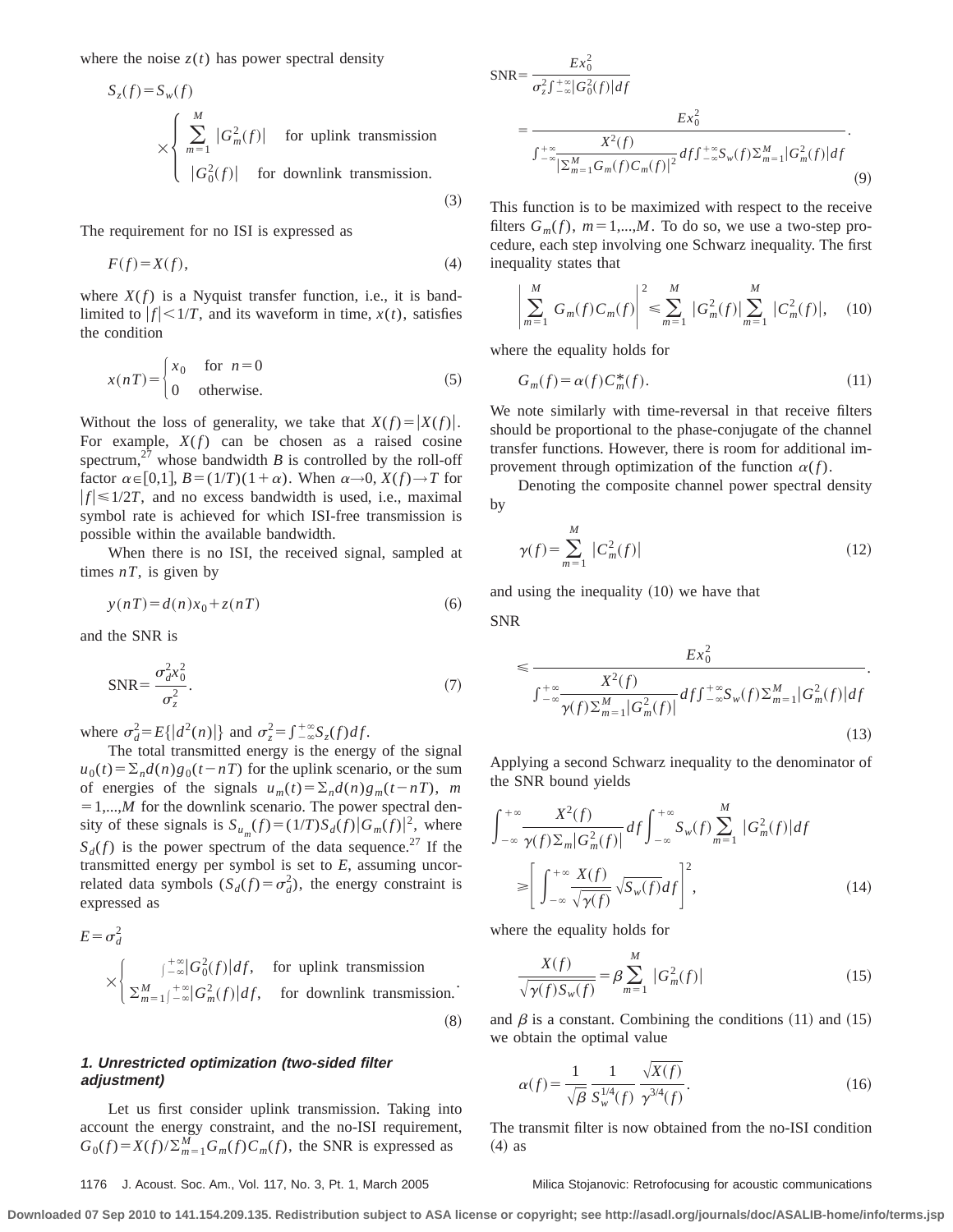$$
G_0(f) = \frac{X(f)}{\alpha(f)\,\gamma(f)}\tag{17}
$$

and the constant  $\beta$  then follows from the energy constraint  $(8, uplink):$ 

$$
E = \sigma_d^2 \beta \int_{-\infty}^{+\infty} \sqrt{S_w(f)} \frac{X(f)}{\sqrt{\gamma(f)}} df.
$$
 (18)

The desired filters are given in the following:

$$
G_0(f) = K(f) \sqrt{X(f)} \gamma^{-1/4}(f),
$$
  
\n
$$
G_m(f) = K^{-1}(f) \sqrt{X(f)} \gamma^{-3/4}(f) C_m^*(f), \quad m = 1,...,M
$$

where

$$
K(f) = \sqrt{\frac{E/\sigma_d^2}{\int_{-\infty}^{+\infty} \sqrt{S_w(f)} \frac{X(f)}{\sqrt{\gamma(f)}} df}} S_w^{1/4}(f). \tag{19}
$$

We can verify that the result reduces to the known case by setting  $M=1.^{27}$ 

This selection of filters achieves maximal SNR,

$$
SNR_2 = Ex_0^2 \left[ \int_{-\infty}^{+\infty} \sqrt{S_w(f)} \frac{X(f)}{\sqrt{\gamma(f)}} df \right]^{-2}, \tag{20}
$$

where the index "2" signifies the fact that both sides of the link adjust their filters in accordance with the channel.

Filter optimization in the downlink transmission case is accomplished similarly, by a double application of the Schwarz inequality. The resulting filters are given in the same form as for the uplink case, except that the factor  $K(f)$ is reciprocal of that given in Eq.  $(19)$ . The same maximal SNR,  $SNR_2$   $(20)$ , is achieved.

# **2. Restricted optimization (one-sided filter adjustment)**

We now turn to the situation in which one side of the communication link is restricted to have minimal complexity, such as when limited processing power is available at one end of the link. Namely, we constrain the single-element side to use a filter  $G_0(f)$  that is fixed, i.e., it may not be computed as a function of the channel responses.

To illustrate the optimization procedure, we look at the downlink transmission case. The no-ISI condition still must hold,  $F(f)=X(f)$ , and to maximize the SNR, this transfer function should be divided between the transmitter and receiver so that

$$
G_0(f) = \beta \frac{\sqrt{X(f)}}{\sqrt{S_w(f)}},\tag{21}
$$

where  $\beta$  is a constant. For this selection, the SNR achieves the Schwarz inequality (matched filter) bound,

$$
SNR = \frac{\sigma_d^2 | \int_{-\infty}^{+\infty} G_0(f) \Sigma_{m=1}^M G_m(f) C_m(f) |^2}{\int_{-\infty}^{+\infty} S_w(f) |G_0^2(f)| df}
$$
  

$$
\leq \sigma_d^2 \int_{-\infty}^{+\infty} \frac{1}{S_w(f)} \left| \sum_{m=1}^M G_m(f) C_m(f) \right|^2 df. \tag{22}
$$

Applying the Schwarz inequality  $(10)$  to the above integrand yields

$$
SNR \leq \sigma_d^2 \int_{-\infty}^{+\infty} \frac{1}{S_w(f)} \gamma(f) \sum_{m=1}^M |G_m^2| df \qquad (23)
$$

with equality holding for  $G_m(f) = \alpha(f)C_m^*(f)$ ,  $m = 1,...,M$ . Combining this condition with the matched-filter requirement  $(21)$  and the no-ISI constraint, we obtain the optimal value

$$
\alpha(f) = \frac{1}{\beta} \frac{\sqrt{X(f)}}{\gamma(f)} \sqrt{S_w(f)}.
$$
\n(24)

The constant  $\beta$  can now be determined from the energy constraint (8, downlink):

$$
E = \sigma_d^2 \frac{1}{\beta^2} \int_{-\infty}^{+\infty} S_w(f) \frac{X(f)}{\gamma(f)} df.
$$
 (25)

The desired filters are given in the following:

$$
G_0(f) = K^{-1}(f)\sqrt{X(f)},
$$
  
\n
$$
G_m(f) = K(f)\sqrt{X(f)}\gamma^{-1}(f)C_m^*(f), \quad m = 1,...,M
$$

where

$$
K(f) = \sqrt{\frac{E/\sigma_d^2}{\int_{-\infty}^{+\infty} S_w(f)} \frac{X(f)}{\gamma(f)} df}} S_w^{1/2}(f).
$$
 (26)

This selection of filters achieves the maximal SNR available with one-sided adjustment,

$$
SNR_1 = Ex_0 \left[ \int_{-\infty}^{+\infty} S_w(f) \frac{X(f)}{\gamma(f)} df \right]^{-1}.
$$
 (27)

In the uplink transmission case with restricted computational complexity, the transmit filter is simply chosen as the standard (e.g., square-root raised cosine) function, and an analogous optimization procedure results in the following solution:

$$
G_0(f) = K\sqrt{X(f)},
$$
  
\n
$$
G_m(f) = K^{-1}\sqrt{X(f)}\gamma^{-1}(f)C_m^*(f), \quad m = 1,...,M
$$

where

$$
K = \sqrt{\frac{E/\sigma_d^2}{x_0}}.\tag{28}
$$

The same SNR,  $SNR_1$  (27), is achieved.

Comparing the SNR available with and without complexity restriction, we find that  $SNR_1 \leq SNR_2$ . The two SNRs are equal only when  $\gamma(f)$  is proportional to  $S_w(f)$ .

In what follows, we shall focus on the usual case of white noise,  $S_w(f) = N_0$ . Note that the factors  $K(f)$  then become constants independent of frequency in both twosided and one-sided focusing, and the same set of filters may be used for uplink and downlink transmission. The SNR expressions reduce to

# J. Acoust. Soc. Am., Vol. 117, No. 3, Pt. 1, March 2005 Milica Stojanovic: Retrofocusing for acoustic communications 1177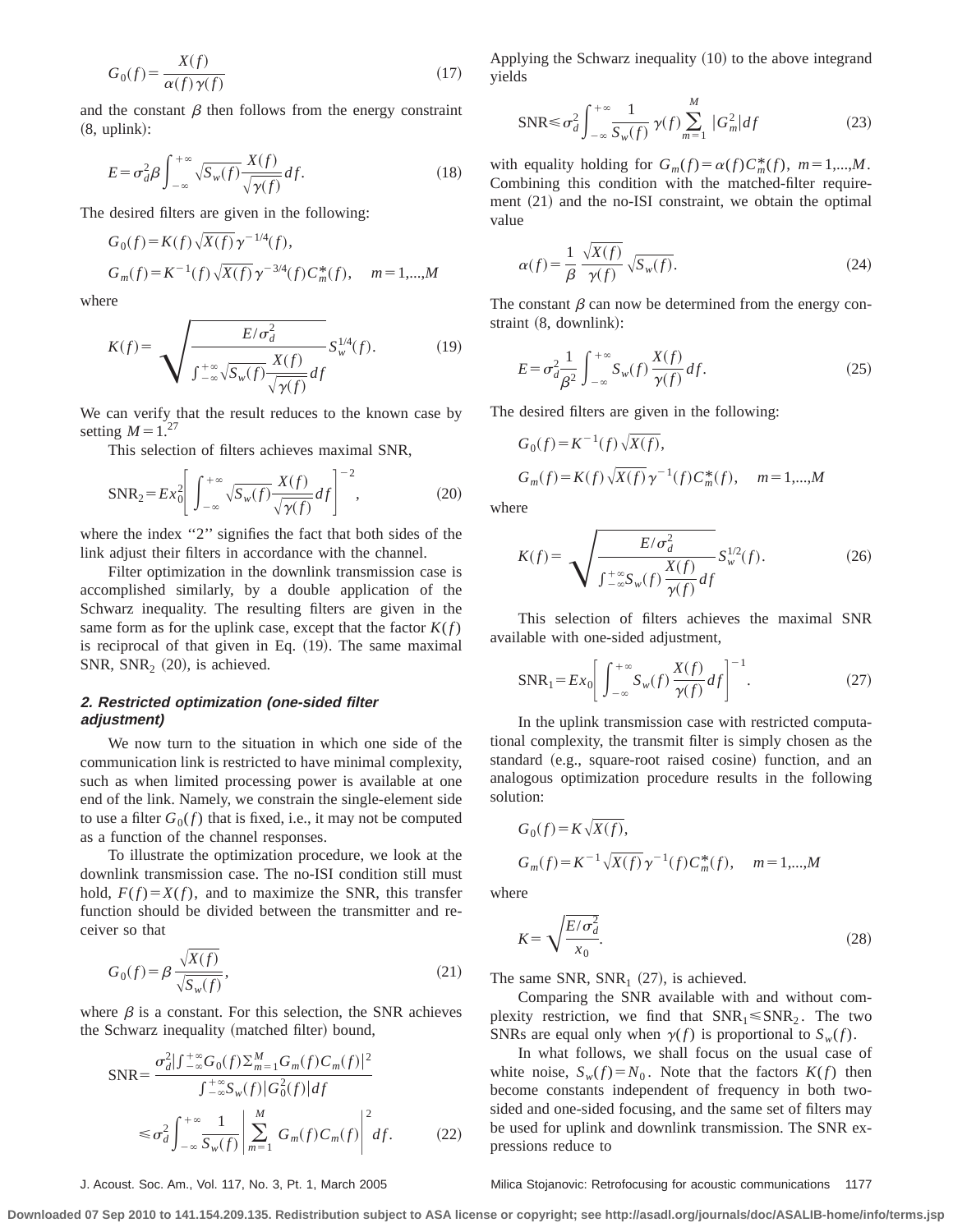$$
SNR_2 = \frac{E}{N_0} x_0^2 \left[ \int_{-\infty}^{+\infty} \frac{X(f)}{\sqrt{\gamma(f)}} df \right]^{-2}
$$
 (29)

and

$$
SNR_1 = \frac{E}{N_0} x_0 \left[ \int_{-\infty}^{+\infty} \frac{X(f)}{\gamma(f)} df \right]^{-1}.
$$
 (30)

We now want to compare these values of SNR, achieved through optimal focusing, to the SNR achieved by timereversal and methods based on equalization.

### **B. Time-reversal performance with residual ISI**

When no care is taken to ensure focusing, the samples of the received signal contain residual ISI:

$$
y(nT) = f(0)d(n) + \sum_{k \neq n} f(kT)d(n-k) + z(nT).
$$
 (31)

Assuming uncorrelated data symbols, the SNR is given by

$$
SNR_0 = \frac{\sigma_d^2 |f^2(0)|}{\sigma_d^2 \Sigma_{k \neq 0} |f^2(kT)| + \sigma_z^2}.
$$
\n(32)

We look at the following scenarios. On the uplink, the transmitter uses a standard filter,  $G_0(f) = K_u \sqrt{X(f)}$ , and the receiver uses  $G_m(f) = G_0^*(f)C_m^*(f)$ ,  $m = 1,...,M$ . This scenario is analogous to ideal (noiseless) passive phase-conjugation. On the downlink, the transmitter uses  $G_m(f)$  $= K_d \sqrt{X(f)} C_m^*(f)$ ,  $m = 1,...,M$ , and the receive filter is simply  $G_0(f) = \sqrt{X(f)}$ . This scenario is analogous to active phase-conjugation. The constants  $K_u$ ,  $K_d$  are determined from the energy constraint  $(8)$ . The resulting SNR is the same in the uplink and the downlink scenarios, and it is given by

$$
SNR_0 = \frac{\frac{E}{N_0}}{\frac{E}{N_0}\rho + \frac{x_0}{\int_{-\infty}^{+\infty} X(f)\,\gamma(f)df}},\tag{33}
$$

where

$$
\rho = \frac{\sum_{k \neq 0} |f^2(kT)|}{|f^2(0)|} = \frac{T \int_{-1/2T}^{+1/2T} |X \gamma[f]|^2 df}{\left| \int_{-\infty}^{+\infty} X(f) \gamma(f) df \right|^2} - 1 \tag{34}
$$

and  $X\gamma[f]$  is used to denote the folded spectrum of  $X(f)\gamma(f)$ :

$$
X\gamma[f] = \frac{1}{T} \sum_{k=-\infty}^{+\infty} X\left(f + \frac{k}{T}\right) \gamma\left(f + \frac{k}{T}\right). \tag{35}
$$

It is interesting to observe that as the noise vanishes, i.e.,  $E/N_0 \rightarrow +\infty$ , unlike with optimal focusing when  $SNR_{1,2}\rightarrow+\infty$ , the performance of time-reversal saturates:  $SNR_0 \rightarrow 1/\rho$ . The value of  $\rho$  depends on the channel characteristics, expressed through the function  $\gamma(f)$ , and the system bandwidth, expressed through the function  $X(f)$ .

### **C. Time-reversal performance with equalization**

The performance of time-reversal saturates because of residual ISI. To overcome this limitation, an equalizer may be used. We look at the downlink scenario, where an optimal, minimum mean squared error (MMSE) linear processor is employed. It consists of a receiving matched filter followed by a symbol rate sampler and a linear MMSE equalizer. For the received signal samples given in the form  $(31)$  with uncorrelated data sequence, the MMSE equalizer has a transfer function

$$
A[f] = \frac{\sigma_d^2 F^* [f]}{\sigma_d^2 |F[f]|^2 + S_z[f]},
$$
\n(36)

where  $F[f]$  is the folded spectrum of the overall response  $F(f)$ , and  $S<sub>z</sub>[f]$  is the power spectral density of the discretetime noise process  $z(nT)$ . The receiving filter is matched to the overall response,

$$
G_0(f) = \sum_{m=1}^{M} G_m^*(f) C_m^*(f)
$$
 (37)

so that  $F(f) = |G_0^2(f)|$ , and, hence,  $S_z[f] = N_0 F[f]$ . The equalizer transfer function thus reduces to

$$
A[f] = \frac{\frac{\sigma_d^2}{N_0}}{1 + \frac{\sigma_d^2}{N_0} F[f]}.
$$
\n(38)

The SNR at the equalizer output is<sup>27</sup>

$$
SNR = \frac{1}{MSE} - 1 = \left[ T \int_{-1/2T}^{+1/2T} \frac{1}{1 + \frac{\sigma_d^2}{N_0} F[f]} df \right]^{-1} - 1.
$$
\n(39)

For the transmit filter selection as in active phaseconjugation,  $G_m(f) = K_d \sqrt{X(f)} C_m^*(f)$ ,  $m = 1,...,M$ , we have that

$$
\frac{\sigma_d^2}{N_0}F(f) = \frac{E/N_0}{\int_{-\infty}^{+\infty} X(f)\,\gamma(f)df}X(f)\,\gamma^2(f). \tag{40}
$$

This transfer function is used to compute the resulting SNR  $(39):$ 

$$
SNR_{3,tr} = \left[ T \int_{-1/2T}^{+1/2T} \frac{1}{1 + \frac{E/N_0}{\int_{-\infty}^{+\infty} X(f) \gamma(f) df} X \gamma^2[f]} \right]^{-1} - 1
$$
\n(41)

where  $X \gamma^2[f]$  is the folded spectrum of  $X(f) \gamma^2(f)$ .

In the uplink transmission case, time-reversal filtering at the receiver is followed by equalization. Because passive phase-conjugation is equivalent to matched filtering, and the transmitter uses a fixed filter, this case is identical to standard equalization, which is treated next.

# 1178 J. Acoust. Soc. Am., Vol. 117, No. 3, Pt. 1, March 2005 Milica Stojanovic: Retrofocusing for acoustic communications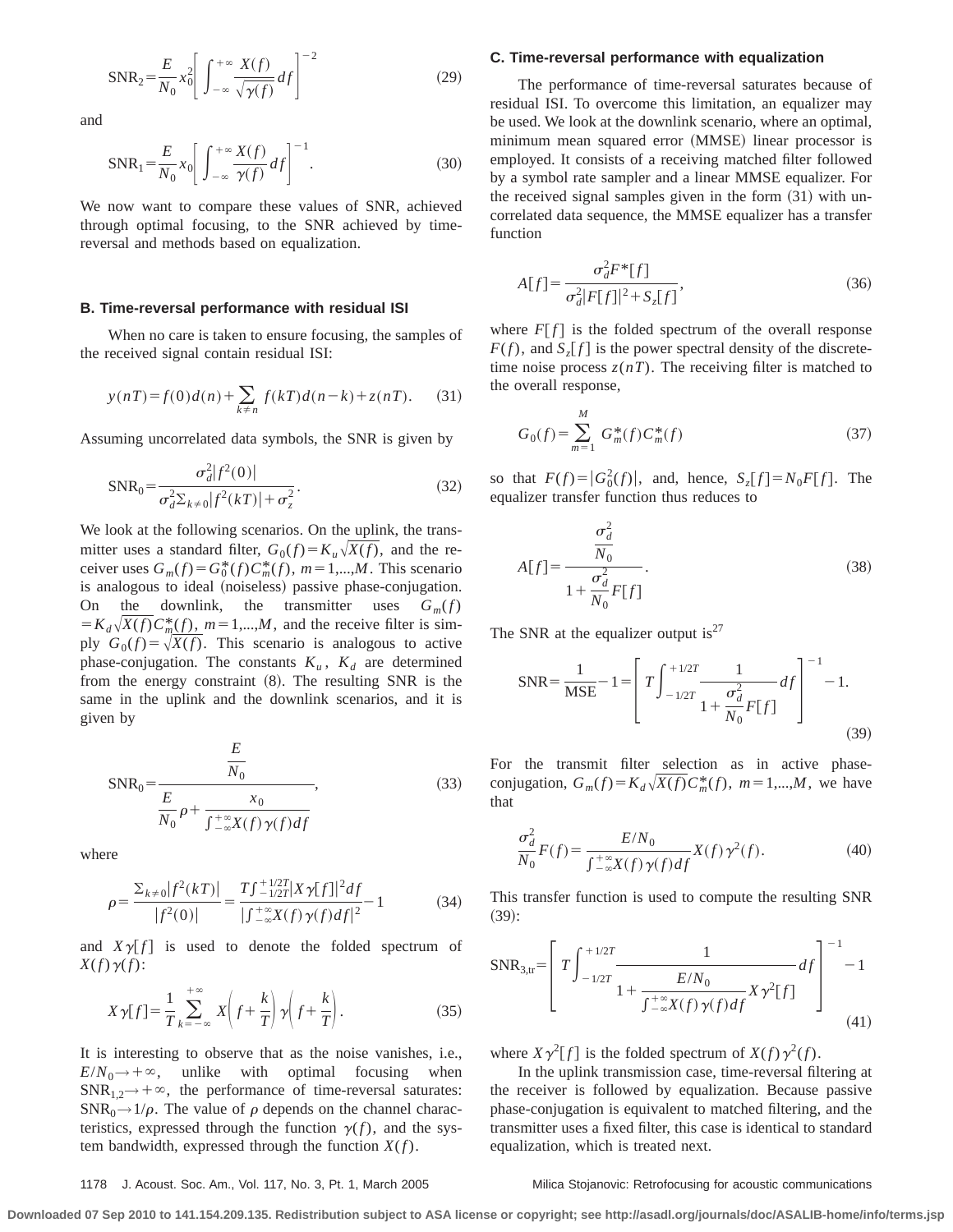## **D. Equalizer performance**

A standard equalizer does not rely on time-reversal at the transmitter, but instead uses pre-determined, channelindependent filters. In the downlink case, the transmit filters are  $G_m(f) = K_d \sqrt{X(f)}$ ,  $m = 1,...,M$ , and we have that

$$
\frac{\sigma_d^2}{N_0}F(f) = \frac{E/N_0}{Mx_0}X(f)\Sigma^2(f),\tag{42}
$$

where

$$
\Sigma(f) = \left| \sum_{m=1}^{M} C_m(f) \right|.
$$
\n(43)

Note that this case may represent a poor system design as transmission over multiple channels with different delays creates additional time spreading, and the channel transfer functions add directly in the above expression, possibly in a destructive manner. The resulting SNR is computed from Eq.  $(39):$ 

SNR3,down

$$
= \left[ T \int_{-1/2T}^{+1/2T} \frac{1}{1 + \frac{E/N_0}{M \int_{-\infty}^{+\infty} X(f) df} X \Sigma^2[f]} df \right]^{-1} - 1, (44)
$$

where  $X\Sigma^2[f]$  is the folded spectrum of  $X(f)\Sigma^2(f)$ .

In the uplink scenario, the MMSE linear processor consists of a bank of matched filters,  $G_m(f) = G_0^*(f)C_m^*(f)$ , *m*  $=1,...,M$ , as in passive phase-conjugation, whose outputs are summed, sampled at the symbol rate, and processed by a linear equalizer. This process is also called multichannel equalization. The MMSE equalizer is again defined by Eq.  $(38)$  where the overall transfer function is now  $F(f)$  $= |G_0^2(f)| \gamma(f)$ . For the standard transmit filter selection,  $G_0(f) = K_u \sqrt{X(f)}$ , we have that

$$
\frac{\sigma_d^2}{N_0}F(f) = \frac{E/N_0}{x_0}X(f)\,\gamma(f). \tag{45}
$$

The resulting SNR is computed from Eq.  $(39)$ :

$$
SNR_{3,up} = \left[ T \int_{-1/2T}^{+1/2T} \frac{1}{1 + \frac{E/N_0}{\int_{-\infty}^{+\infty} X(f) df} X \gamma[f]} df \right]^{-1} - 1,
$$
\n(46)

where, as before,  $X \gamma [f]$  is the folded spectrum of  $X(f) \gamma(f)$ .

Comparing uplink and downlink equalization, we have that  $SNR_{3,up} \geq SNR_{3,down}$ . The two are equal if the channel transfer functions  $C_m(f)$ ,  $m=1,...,M$  are identical and constant within the signal bandwidth. It is not clear, however, how  $SNR_{3,down}$  compares with  $SNR_{3,tr}$ , i.e., what is the advantage, if any, of using transmit time-reversal in conjunction with equalization. This question gives rise to a broader one of optimal transmit filtering for use with equalization.

# **E. Transmitter/receiver optimization for a system with equalization**

So far, we have looked at optimal focusing (filter optimization under no-ISI constraint) and at MMSE equalization using *a priori* selected transmit filters. However, it is possible to look at a system in which both channel-dependent transmit filtering *and* equalization are used. In other words, if the requirement for no ISI is relaxed in the optimal system design, and the equalizer is allowed at the receiver, the question is what transmit/receive filtering should be used to maximize the SNR. Note that because this optimization criterion is less restrictive than that of focusing (the no-ISI constraint has been removed) improved performance may be expected. Also, performance must be improved with respect to standard equalization, which represents only a special case of transmit filter selection.

For any given transmit filtering, an optimal linear receiver consists of a matched filter (or a bank of matched filters for the uplink scenario) followed by a symbol-spaced MMSE equalizer (36). Both the matched filter and the equalizer transfer functions depend on the transmit filter selection, and consequently, so does the achieved SNR. We want to find the transmit filter $(s)$  for which the SNR at the equalizer output (39) is maximized. Transmit filtering, in turn, will determine receive filtering and the equalizer.

Let us first consider the uplink case. Maximizing the SNR is equivalent to minimizing the MSE, which is defined by the overall transfer function  $F(f) = |G_0^2(f)| \gamma(f)$ . We assume that the system operates in minimal bandwidth *B* required to support ISI-free transmission at symbol rate 1/*T*, i.e.,  $G_0(f)$  is zero for  $|f| > 1/2T$ . Then, the optimization problem is to find the function  $G_0(f)$  for which

$$
\text{MSE}_{\text{up}} = T \int_{-1/2T}^{+1/2T} \frac{1}{1 + \frac{\sigma_d^2}{N_0 T} |G_0^2(f)| \gamma(f)} df \tag{47}
$$

is minimized, subject to the constraint on transmitted energy,

$$
\sigma_d^2 \int_{-1/2T}^{1/2T} |G_0^2(f)| df = E. \tag{48}
$$

In the downlink case, the MSE is defined by the overall transfer function  $F(f) = \left| \sum_{m=1}^{M} G_m(f) C_m(f) \right|^2$ , and we want to find a set of functions  $G_m(f)$ ,  $m=1,...,M$  for which

$$
\text{MSE}_{\text{down}} = T \int_{-1/2T}^{+1/2T} \frac{1}{1 + \frac{\sigma_d^2}{N_0 T} |\Sigma_{m=1}^M G_m(f) C_m(f)|^2} df
$$
\n(49)

is minimized, subject to the constraint on transmitted energy,

$$
\sigma_d^2 \int_{-1/2T}^{1/2T} \sum_{m=1}^{M} |G_m^2(f)| df = E. \tag{50}
$$

Realizing that the downlink MSE is bounded by

$$
\text{MSE}_{\text{down}} \ge T \int_{-1/2T}^{+1/2T} \frac{1}{1 + \frac{\sigma_d^2}{N_0 T} |\alpha^2(f)| \gamma(f)} df, \tag{51}
$$

J. Acoust. Soc. Am., Vol. 117, No. 3, Pt. 1, March 2005 Milica Stojanovic: Retrofocusing for acoustic communications 1179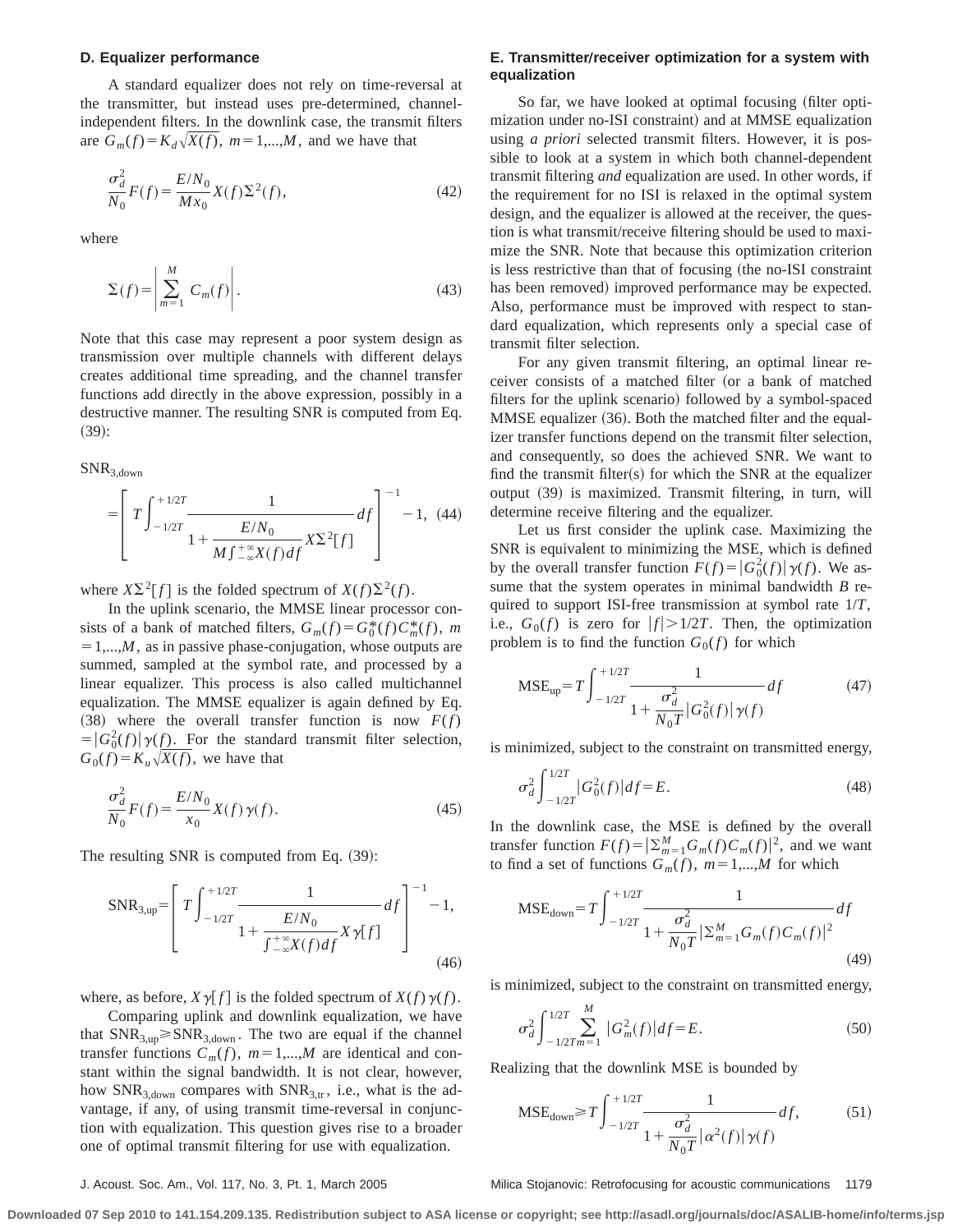which is achieved for  $G_m(f) = \alpha(f) C_m^*(f)$ ,  $m = 1,...,M$ , the downlink optimization problem can be reduced to the same form as that of the uplink problem. Namely, if we define

 $\Phi(f) = \frac{\sigma_d^2}{\sigma_f^2}$  $\frac{\sigma_d^2}{N_0 T} \times \begin{cases} |G_0(f)|^2 & \text{for uplink transmission} \\ |\alpha(f)|^2 \gamma(f) & \text{for downlink transm} \end{cases}$  $|\alpha(f)|^2 \gamma(f)$  for downlink transmission,

$$
|f| \le \frac{1}{2T} \tag{52}
$$

then

$$
\text{MSE} = T \int_{-1/2T}^{1/2T} \frac{1}{1 + \Phi(f) \gamma(f)} df
$$
 (53)

is to be minimized with respect to a real, non-negative function  $\Phi(f)$ , subject to the constraint that

$$
T \int_{-1/2T}^{1/2T} \Phi(f) df = \frac{E}{N_0}.
$$
 (54)

Using the Lagrange method, we form

$$
\Lambda(\Phi) = T \int_{-1/2T}^{1/2T} \frac{1}{1 + \Phi(f)\gamma(f)} df
$$

$$
+ \lambda \left[ T \int_{-1/2T}^{1/2T} \Phi(f) df - \frac{E}{N_0} \right],
$$
(55)

where  $\lambda$  is a constant. Differentiating the above function with respect to  $\Phi$ , and setting the derivative equal to zero, provides the following solution:

$$
\Phi(f) = \frac{1}{\gamma(f)} \left[ \frac{1}{\sqrt{\lambda}} \sqrt{\gamma(f)} - 1 \right], \quad f \in B_0 = \left[ -\frac{1}{2T}, \frac{1}{2T} \right].
$$
\n(56)

Substituting this solution into the constraint  $(54)$  we obtain

$$
\frac{1}{\sqrt{\lambda}} = K_0 = \frac{\frac{E}{N_0} + T \int_{-1/2T}^{1/2T} \frac{1}{\gamma(f)} df}{T \int_{-1/2T}^{1/2T} \frac{1}{\sqrt{\gamma(f)}} df}.
$$
(57)

To ensure a valid solution for  $\Phi(f)$ , we must verify that  $K_0 \geq 1/\sqrt{\gamma(f)}$ ,  $\forall f \in [-1/2T, 1/2T]$ . This condition will hold if  $K_0 \geq 1/\sqrt{\gamma_{\min}}$ , where  $\gamma_{\min}$  is the smallest value of  $\gamma(f)$ within the available bandwidth,

$$
\gamma_{\min} = \min_{f \in B_0} {\gamma(f)}.
$$
\n(58)

If this is not the case, the expression  $(56)$  does not represent a valid solution. We then modify the solution as follows:

$$
\Phi(f) = \begin{cases} \frac{1}{\gamma(f)} [K_L \sqrt{\gamma(f)} - 1] & f \in B_L \subset B_0 \\ 0 & \text{otherwise} \end{cases}
$$
 (59)

where  $K_L$  is determined from the energy constraint  $(54)$ ,

 $K_L$ = *E*  $\frac{1}{N_0}$  +  $T$  $\int_{B_L}$ 1  $\frac{d}{\gamma(f)} df$  $T{\textstyle \int}_{B_L}$ 1  $\frac{d}{\sqrt{\gamma(f)}}$  $(60)$ 

and  $B_L$  is the maximal bandwidth for which  $K_L \geq 1/\sqrt{\gamma(f)}$ ,  $\forall f \in B_L$ .

To gain insight into this definition, we note that whenever it is decided a priori that  $\Phi(f)$  is zero for some frequency region  $\overline{B}_L$  (the complement of  $B_L$  within  $B_0$ ), the  $MSE (53)$  can be expressed as

$$
\text{MSE} = T \int_{\bar{B}_L} df + T \int_{B_L} \frac{1}{1 + \Phi(f) \gamma(f)} df \tag{61}
$$

and the energy constraint becomes

$$
T\int_{B_L} \Phi(f) df = \frac{E}{N_0}.
$$
\n(62)

The solution (59) then represents  $\Phi(f)$  for which the second MSE term is minimized subject to the energy constraint. In order to minimize the first MSE term as well, the smallest possible frequency region  $\overline{B}_L$  (i.e., the largest  $B_L$ ) should be chosen, hence the definition of *BL* .

We further define the set of frequencies  $B_L$  to be

$$
B_L = \{ f \in B_0 : \gamma(f) \ge \gamma_L \},\tag{63}
$$

where  $\gamma$ <sub>L</sub> is the smallest value of  $\gamma$ (*f*) within *B*<sub>0</sub>, for which  $K_L \geq 1/\sqrt{\gamma_L}$ 

$$
\gamma_L = \min_{f \in B_0: K_L \ge 1/\sqrt{\gamma_L}} \{ \gamma(f) \}. \tag{64}
$$

When  $B_L$  is defined via the threshold  $\gamma_L$ , then this threshold should be minimized. Separation of the frequency regions *BL* and  $\overline{B}_L$  based on thresholding of the channel function  $\gamma(f)$  is intuitively satisfying, because it states that if transmit energy is limited, it should not be wasted on those regions where  $\gamma(f)$  is low.

The solution for  $K_L$  can be obtained numerically, starting with  $B_L = B_0 = \begin{bmatrix} -1/2T, 1/2T \end{bmatrix}$ . If the resulting  $K_L = K_0$  $\geq 1/\sqrt{\gamma_{\rm min}}$ , then  $\Phi(f)$  has a full nonzero solution (56). If this is not the case,  $K_L$  is computed from Eq.  $(60)$  iteratively, increasing  $\gamma_L$  from the initial value  $\gamma_{\text{min}}$  by a small amount  $\Delta \gamma_L$  in each step, until the condition  $K_L \geq 1/\sqrt{\gamma_L}$  is met. The search for  $\gamma_L$  then stops, and the solution for  $\Phi(f)$  follows from Eq.  $(59)$ .

The desired transmit/receive filters are given in the following:

uplink: 
$$
G_0(f) = K \sqrt{\Phi(f)}
$$
,  
\n $G_m(f) = K \sqrt{\Phi(f)} C_m^*(f)$ ,  $m = 1,...,M$ ,  
\ndownlink:  $G_m(f) = K \sqrt{\Phi(f)} \gamma^{-1/2}(f) C_m^*(f)$ ,  
\n $m = 1,...,M$ ,  
\n $G_0(f) = K \sqrt{\Phi(f)} \gamma^{1/2}(f)$ ,

where

#### 1180 J. Acoust. Soc. Am., Vol. 117, No. 3, Pt. 1, March 2005 Milica Stojanovic: Retrofocusing for acoustic communications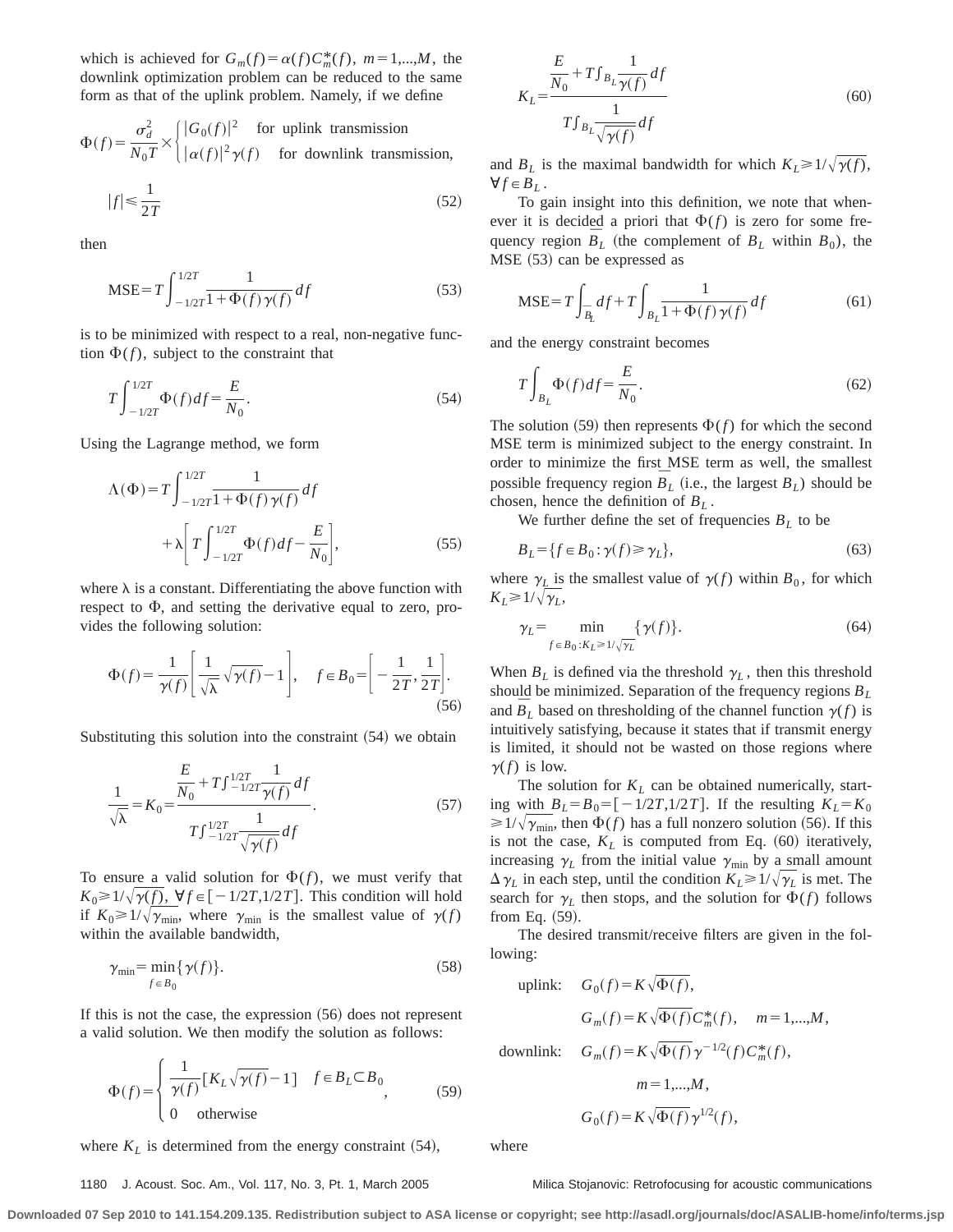

FIG. 2. Multipath characteristics of the example channel: path gain magnitudes  $|c_n|$  and angles of arrival  $\theta_n$ are shown at corresponding delays  $\tau_p$  (reference delay is  $\tau_0 = 0$ ).

$$
K = \sqrt{N_0 T / \sigma_d^2}.
$$
\n(65)

The equalizer transfer function (up to the normalizing constant  $\sigma_d^2/N_0$ ) is the same for uplink and for downlink transmission:

$$
A[f] = \frac{1}{1 + \Phi(f)\,\gamma(f)}, \quad |f| \le \frac{1}{2\,T}.\tag{66}
$$

This system achieves the SNR,

$$
SNR_4 = \left\{ 1 - T \int_{B_L} df + \left[ T \int_{B_L} \frac{1}{\sqrt{\gamma(f)}} df \right]^2 \right\}
$$

$$
\times \left[ \frac{E}{N_0} + T \int_{B_L} \frac{1}{\gamma(f)} df \right]^{-1} \right\}^{-1} - 1.
$$
 (67)

In the case when  $B_L = B_0$ , it is easily shown that

$$
SNR_4 = SNR_2 + \frac{SNR_2}{SNR_1} - 1 \geq SNR_2.
$$
 (68)

Thus, this signaling scheme outperforms optimal focusing. The question, of course, is how great is the difference in performance.

#### **III. PERFORMANCE COMPARISON**

In this section, we use an illustrative example to compare the performance of various techniques discussed: optimal focusing with two-sided filter adjustment, optimal focusing with one-sided filter adjustment, time-reversal, timereversal in conjunction with equalization, standard equalization (with fixed transmit filters), and equalization using optimized transmit filters. Performance is evaluated through numerical computation of the analytical SNR expressions for a particular channel model.

### **A. Channel model**

The channel model is based on geometry of shallow water multipath. We look at repeated surface-bottom reflections and take into account a certain number of multipath arrivals, *P*. Each multipath component is characterized by a gain  $c_p$ , delay  $\tau_p$ , and angle of arrival  $\theta_p$ , which are computed from the propagation path length  $l_p$ . The path gain magnitude is computed as  $|c_p| = \Gamma_p / \sqrt{A(l_p)}$ , where  $\Gamma_p \le 1$ may be used to model loss due to reflection (we choose each reflection to introduce a  $\sqrt{2}$  loss in amplitude) and  $A(l_p)$  is the nominal acoustic propagation loss,  $A(l_p) = l_p^k [a(f_c)]^{l_p}$ , calculated assuming practical spreading,  $k=1.5$ , a carrier frequency  $f_c = 15 \text{ kHz}$ , and absorption according to Thorp. [For  $f_c$  in kHz,  $a(f_c)$  is given in dB/km as  $10 \log a(f_c) = 0.11f_c^2/(1 + f_c^2) + 44f_c^2/(4100 + f_c^2) + 2.75$  $\times 10^{-4} f_c^2 + 0.003$ .] The path gain phase is computed as  $\angle c_p = -2 \pi f_c \tau_p$ . Observed across the array, there is a phase delay  $\varphi_p = 2\pi (d/\lambda_c) \sin \theta_p$  between the elements spaced by *d*, where  $\lambda_c = c/f_c$ , and  $c = 1500$  m/s is the nominal sound speed. In reference to the first element, the channel transfer functions are given by

$$
C_m(f) = \sum_{p=0}^{P-1} c_{m,p} e^{-j2\pi f \tau_p},
$$

where

$$
c_{m,p} = c_p e^{-j(m-1)\varphi_p}, \quad m = 1, \dots, M. \tag{69}
$$

As an example, we use a channel of depth 75 m, range of 3 km, and the system mounted near the bottom. Three propagation paths are taken into account (direct, surface reflected, and surface-bottom-surface reflected). Figure 2 shows the resulting multipath profile of the channel. We note that the total multipath spread is 10 ms, which is on the order of that observed experimentally.

The channel function  $\gamma(f)$  is shown in Fig. 3 for *M*  $=$  4 and  $M = 32$ . Shown on the same plot is the desired system response  $X(f)$  chosen as a raised cosine with roll-off factor close to 0, which provides maximal bit rate for ISIfree transmission in a bandwidth  $B=1/T$ . The symbol duration is chosen to be  $T=0.2$  ms, corresponding to the bandwidth of 5 kHz and transmission at 10 kbits/s if 4-PSK is used, or 15 kbits/s if 8-PSK is used. The impulse response of

J. Acoust. Soc. Am., Vol. 117, No. 3, Pt. 1, March 2005 Milica Stojanovic: Retrofocusing for acoustic communications 1181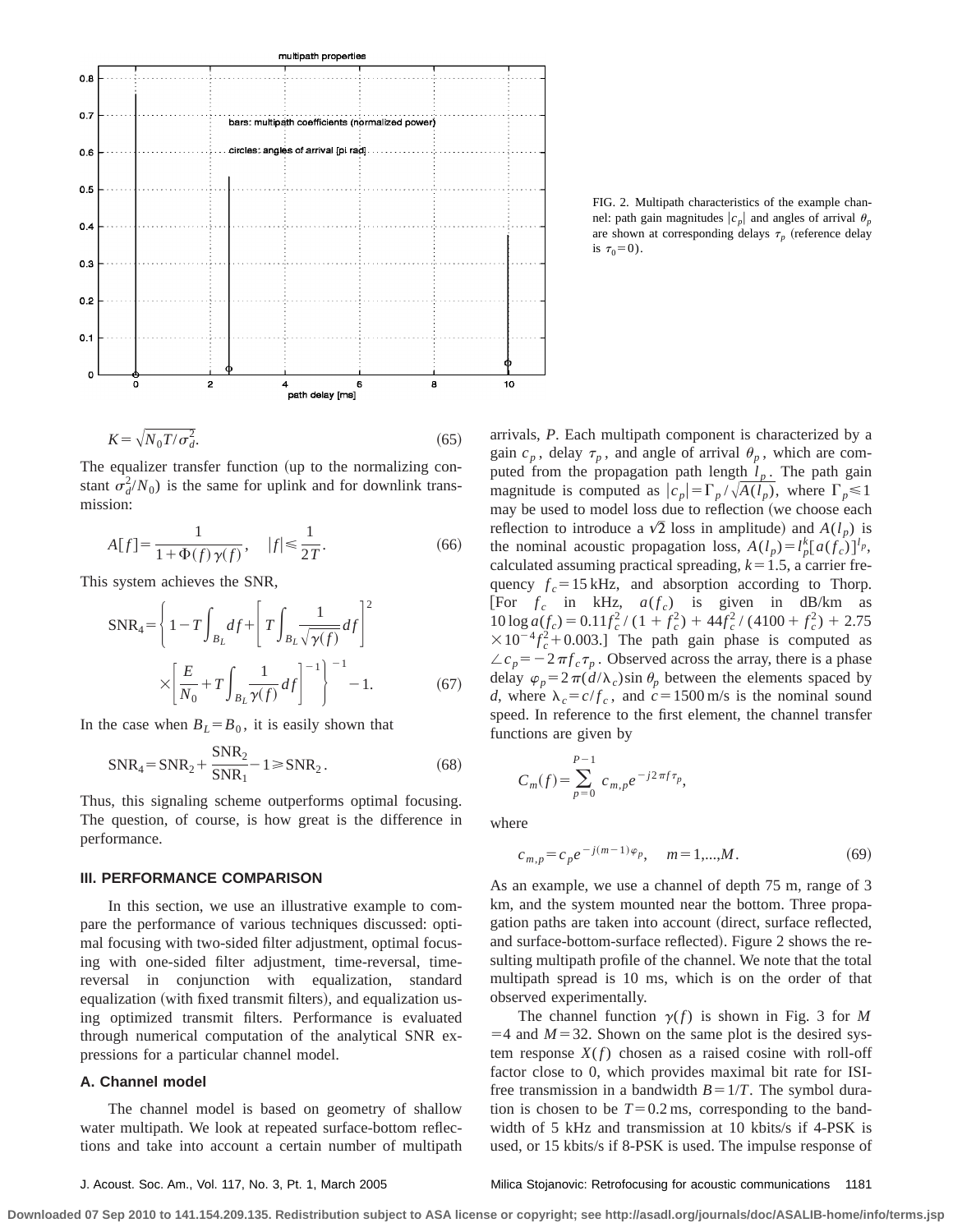

FIG. 3. Composite channel power spectral density  $\gamma(f)$ , and the impulse response of time-reversal which corresponds to  $X(f)\gamma(f)$ . Multipath coefficients are normalized such that  $M\Sigma_p|c_p^2|=1$ , and half-wavelength spacing between array elements is used.

the overall system obtained with time-reversal is also shown, and it is evidently far from ideal. As the number of array elements is increased,  $\gamma(f)$  tends to flatten out, resulting in better, but not complete suppression of multipath through time-reversal.

### **B. Performance analysis**

Figure 4 summarizes performance results for the two examples. Let us focus on the  $M=4$  case. We first confirm that two-sided focusing [Eq. (29), solid curve labeled " $\Delta$ "] outperforms one-sided focusing  $[Eq. (30),$  dashed curve labeled " $\Delta$ "], but more interestingly, we observe that the difference in performance is small. This is an encouraging ob-



FIG. 4. Performance of various techniques on the example channel: output SNR vs  $E/N_0$  for fixed number of array elements *M*.

servation from the viewpoint of designing a practical system with restricted processing complexity. The performance of time-reversal  $[Eq. (33),$  dashed curve] is inferior to optimal focusing and to all other schemes at practical values of SNR. By practical, those values are meant that yield at least several dB of output SNR, as this is required for an adaptive system to perform in a decision-directed manner. The loss of timereversal becomes quite large even at a moderate  $E/N_0$  of 10–15 dB, and the performance saturates thereafter at a value  $1/\rho$  determined by the channel (34). Some of the loss is recovered by the use of an equalizer in conjunction with transmit time-reversal [Eq.  $(41)$ , curve labeled "+"]. However, it is interesting to observe that this system compares poorly with the standard equalizer that uses square-root raised cosine transmit filters and equal energy allocation

1182 J. Acoust. Soc. Am., Vol. 117, No. 3, Pt. 1, March 2005 Milica Stojanovic: Retrofocusing for acoustic communications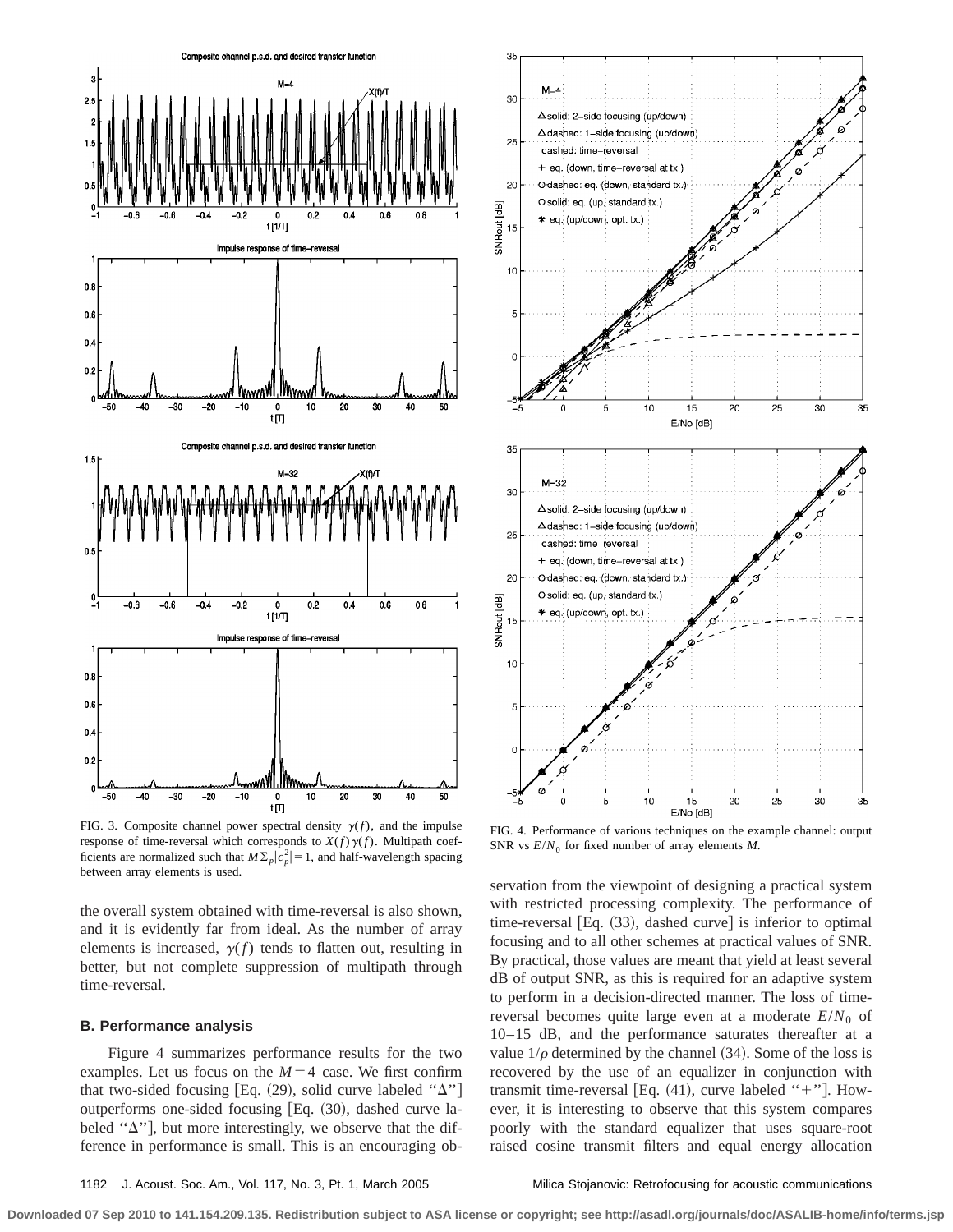across the array [Eq.  $(44)$ , dashed curve labeled " $\circ$ "]. Standard downlink equalization is inferior to its uplink counterpart [Eq.  $(46)$ , solid curve labeled " $\circ$ "], which offers a consistently good performance. Note that this performance is closely matched by one-sided focusing at moderate to high SNR. Finally, we confirm that equalization using optimized transmit filters [Eq.  $(67)$ , curve labeled "\*"] provides an upper bound on the performance of all other schemes. More important, we observe that this scheme offers negligible improvement over focusing, which allows a much easier implementation.

With  $M=32$ , the performance of time-reversal improves; however, the saturation effect is still notable. Nonetheless, it has to be noted that at low and moderate  $E/N_0$  up to about 10 or 15 dB, with the increased number of elements, time-reversal becomes the technique of choice as it offers near-optimal performance at minimal computational complexity. Equalization in conjunction with transmit timereversal now outperforms standard downlink equalization, while the performance of both focusing methods, as well as that of standard uplink equalization, tends to the same optimal curve. Comparing the performance achieved with 32 and with 4 elements demonstrates that optimal focusing is much less sensitive to the array size than either of the techniques based on time-reversal (recall also that the power in the channel is kept constant with changing *M*!.

Performance sensitivity to the array size is summarized in Fig. 5, which shows the output SNR as a function of *M* for a given symbol SNR  $E/N_0$ . Two values of  $E/N_0$  are taken as an example, 10 and 20 dB. In each instance, we note superiority of focusing methods over time-reversal. Performance of focusing methods shows fast improvement with initial increase in *M*, and a small increment thereafter. Hence, good performance can be achieved without unduly increasing the number of array elements. For example, if one-sided focusing is used, and  $E/N_0 \ge 10$  dB, increasing the number of elements beyond 6 offers less than 3 dB total improvement in performance. In contrast to this situation, time-reversal steadily gains in performance within the range of *M* shown; however, it fails to achieve the performance of focusing methods. Most important, we observe that at moderate to high symbol SNR, one-sided focusing needs a relatively small number of array elements to approach the optimal performance.

Results of Fig. 5 also offer an interesting comparison between standard equalization and equalization in conjunction with transmit time-reversal. Using time-reversal at the transmitter offers an improvement provided that *M* is greater than a certain number. In the example considered, this number is 11 at  $E/N_0$  of 10 dB, and 8 at  $E/N_0$  of 20 dB.

So far, we have considered up to  $M=32$  elements, but it is interesting to observe the performance of time-reversal with a further increase in *M*, to see what array size is needed to bring its performance to that of other techniques. Figure 6 shows the performance of time-reversal for an extended range of *M*. Shown on the same plot is the performance of optimal focusing, which, on this scale, is indistinguishable from the system bound or multichannel equalization. An interesting effect is immediately apparent: the performance of



FIG. 5. Performance of various techniques on the example channel: output SNR vs  $M$  for fixed symbol SNR  $E/N_0$ .

time-reversal does not consistently improve with increasing  $M$  (as does the performance of focusing techniques and uplink equalization) but instead exhibits an oscillatory behavior, tending to the optimum only as  $M \rightarrow \infty$ . The values of *M* for which the performance is best are those values for which it happens so that the composite channel function  $\gamma(f)$  flattens out almost completely, i.e.,  $\gamma(f) \approx 1$ . At these values of *M*, time-reversal approaches the performance bound. However, due to the nature of the function  $\gamma(f)$ , the performance does not remain at optimum, but deviates from it with an increase in *M*. This fact underlines the suboptimality of system design based on time-reversal only. In practice, it could be difficult to rely on finding the optimal number of elements every time the array is deployed and system configuration changes.

J. Acoust. Soc. Am., Vol. 117, No. 3, Pt. 1, March 2005 Milica Stojanovic: Retrofocusing for acoustic communications 1183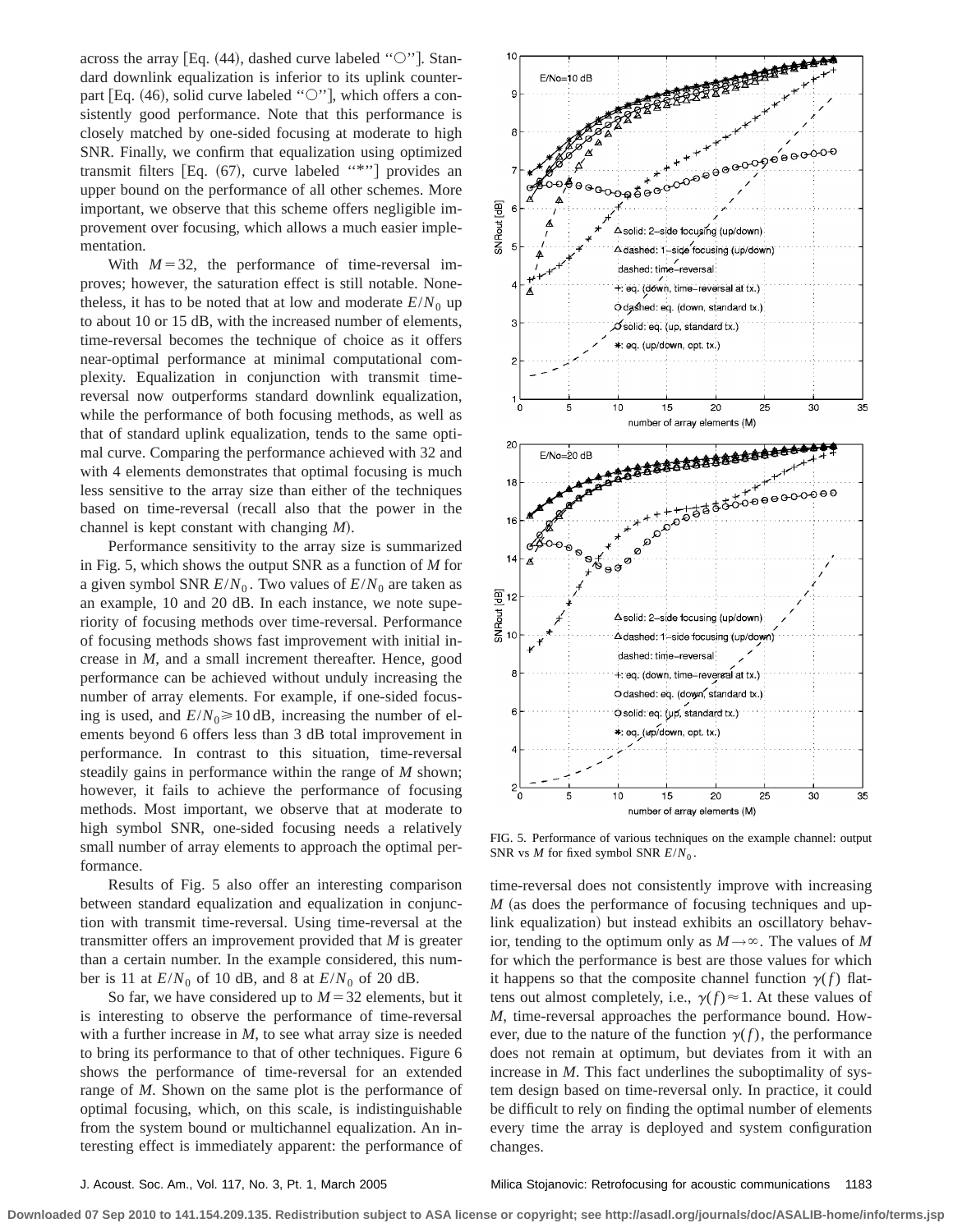

FIG. 6. Performance of time-reversal and optimal focusing for extended range of *M*.

Finally, we investigate performance sensitivity to the changes in multipath composition and the array element spacing, both of which influence the channel function  $\gamma(f)$ . Figure 7 shows performance results obtained for the same channel model, but with six, instead of three multipath components taken into account. The total multipath spread is now somewhat greater than 60 ms, with the additional arrivals' strength approximately 9, 12, and 15 dB below the principal arrival. The performance differs little as compared to the three-path channel. If anywhere, the difference can be seen when only a few elements are used—the performance of time-reversal is then worse on the six-path channel, while that of other techniques is better. More important, we ob-



FIG. 7. Output SNR vs *M* for the six-path channel model,  $d = \lambda_c/2$ .

1184 J. Acoust. Soc. Am., Vol. 117, No. 3, Pt. 1, March 2005 Milica Stojanovic: Retrofocusing for acoustic communications



FIG. 8. Output SNR vs *M* for the three-path channel model,  $d=1.41\lambda_c$ .

serve that the same conclusions regarding performance comparison between different techniques hold in the presence of extended multipath. To assess performance sensitivity to changes in relative strength of the multipath arrivals, a hypothetical case of a lossless six-path channel was investigated. Suffice it to say that the same general conclusions were made in this case.

The effect of changing the array element spacing is illustrated in Fig. 8. This figure shows performance results for the original three-path channel, but with  $d=1.41\lambda_c$  instead of  $d = \lambda_c/2$ . Evidently, the performance of time-reversal shows more sensitivity to the changes in the array element spacing than the other techniques (the same would be true for changes in the carrier frequency). The optimum is now approached with a smaller number of elements (this number corresponds to the same total array length, i.e., 40 elements spaced by  $\lambda_c/2$  or 14 elements spaced by  $1.41\lambda_c$  in the example considered). However, the improvement in performance is not consistent with an increase in the element spacing. For a given number of elements  $M>1$ , performance improves with an initial increase in element spacing, but exhibits an oscillatory behavior afterwards. For example, with  $M=4$ , performance starts to degrade after element spacing increases beyond  $5\lambda_c$ . With elements spaced by  $10\lambda_c$ , at  $E/N_0$ =20 dB, the output SNR does not exceed a value of about 8 dB if more than two elements are used in a timereversal array. Compared to this situation, performance of retrofocusing techniques shows negligible sensitivity to the changes in element spacing.

# **IV. CONCLUSION**

A number of techniques have been investigated for communication over an underwater acoustic link where one end is equipped with a single transmit/receive element and another with an array. To achieve maximal bit rate within a fixed bandwidth, an optimization criterion of maximizing the